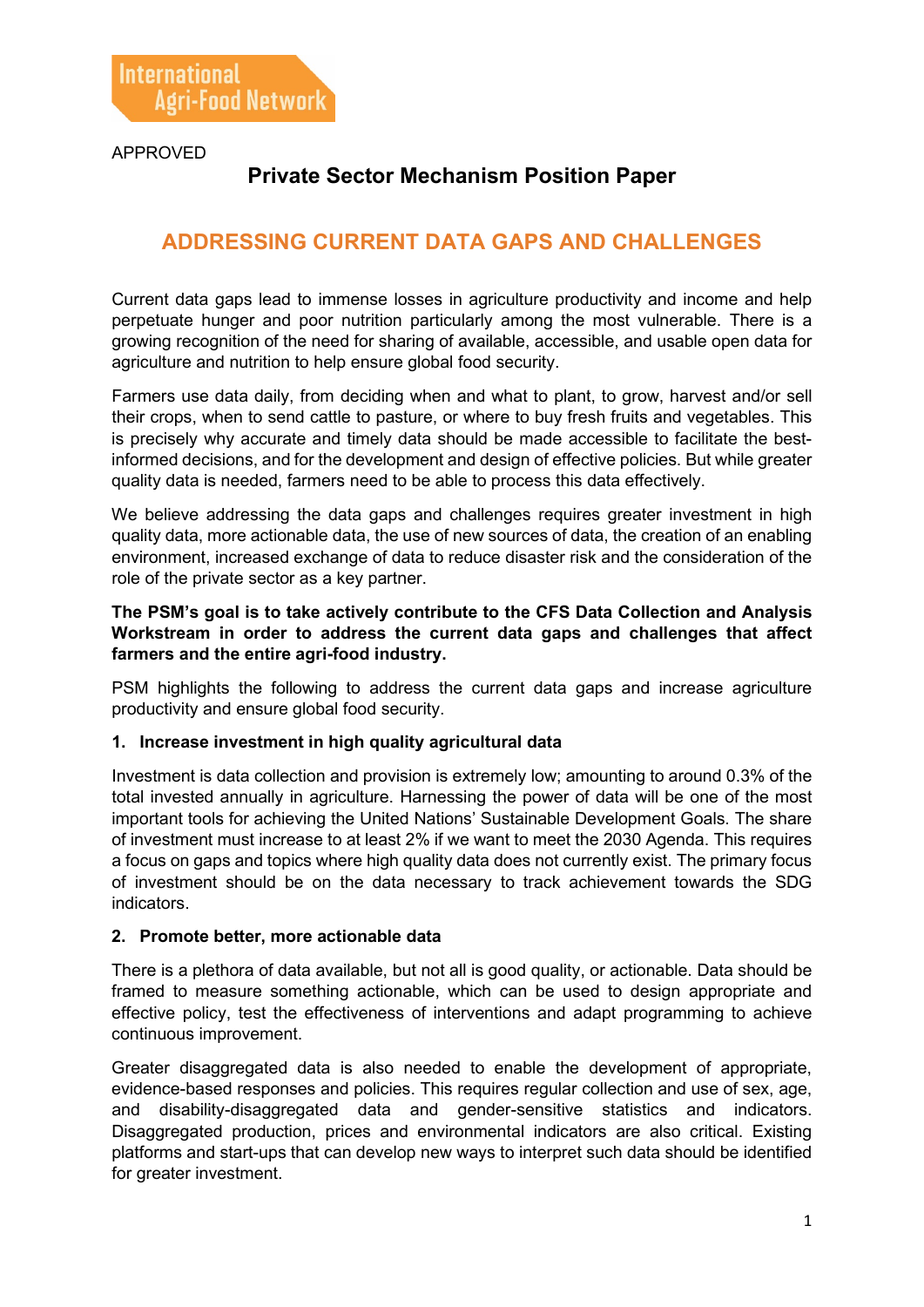#### APPROVED

#### **3. Utilize new sources of data**

Diverse sources and methods can also lead to better quality data. The data needed for progress in agriculture development may be available and can be sourced. Businesses and NGOs have large resources of data available, but more needs to be done to facilitate the sharing of that data.

Adopting a Value Chain Approach which looks beyond productivity, to the entire value chain from seed and animal health, through farming, post-harvest losses, primary markets, secondary markets, processing, consumption, and nutrition outcomes is crucial. This leads to the identification of data gaps along the value chain to match existing data with identified needs. The following are examples of technology, which where appropriate, may lead to the greater use of new sources of data, but inequality of access should be addressed to ensure alignment with SDGS, with no one left behind.

- Information technology, including mobile apps, allow more data to be collected, and technologies like geospatial data and near-infrared sensing could allow the objective compilation of data on a global scale – likely for a fraction of the cost of current methods. However, the extent to which passive measurement technologies are unable to discern disaggregated data should be acknowledged.
- Remote sensing can provide soil moisture data and help determine the quantity of moisture in the soil and hence identify the type of crop to grow, or water-use efficient practices.
- Land use calculations are equally important, as well as the assessments of crop rotations, and the impact of extreme weather. This could allow us to dramatically speed the rate at which we can understand the agricultural system and measure its improvements.

## **4. Create an enabling environment for increased data**

- Improved rural infrastructure and bandwidth will ensure entire communities are not left behind in today's information-driven economy, particularly those in rural areas. Addressing the lack of connectivity and related infrastructure needs to connect communities is crucial to create greater opportunities for the rural poor and urban centres.
- Greater availability of cloud computing in rural can be used to aggregate data from tools like soil sensors, satellite images, and weather stations to help farmers make better decisions about managing their crops and understanding their production environment.
- Increased uptake of digitization in agriculture can increase the availability of data. Incentives for digital technologies and suitable legal and privacy protections to allow agreed, anonymized aggregation are needed for farmers and other SMEs.
- Collective efforts to support anonymized data sharing according to harmonized protocols are needed**.** Data collected and shared in real time allows for the determination of patterns such as weather, production inefficiencies, and problems with soil health. The necessary safeguards must be in place so that no personal information or farmer data is shared with third-parties without a farmer's consent and according to local regulation.
- Coherent rules and regulations for better governance at the local, national and regional level must recognize and incentivize the use of new technologies and accelerate their use for good.